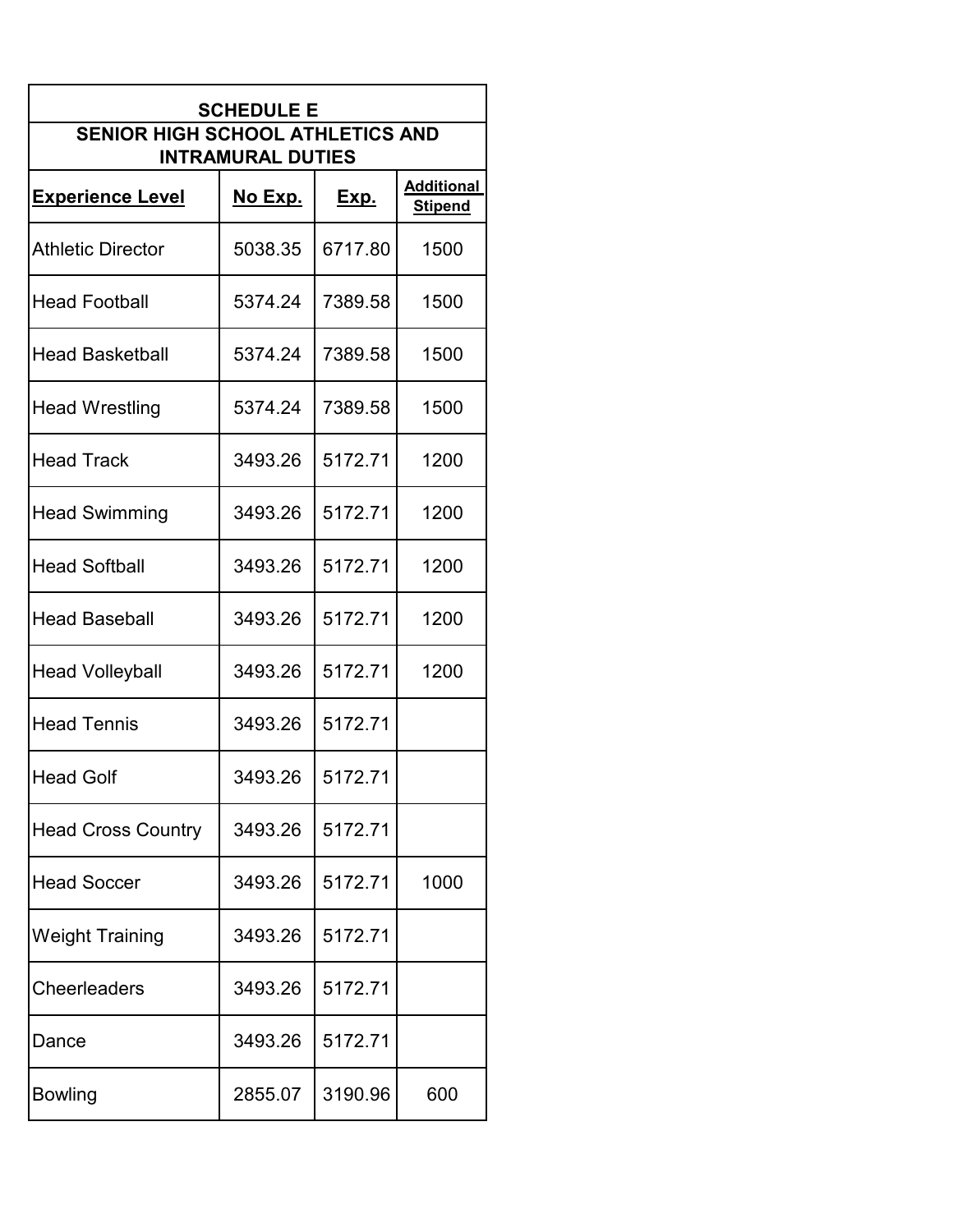| <b>SCHEDULE E</b>                                                                  |                |             |                                     |  |  |
|------------------------------------------------------------------------------------|----------------|-------------|-------------------------------------|--|--|
| SENIOR HIGH SCHOOL ATHLETICS AND INTRAMURAL<br><b>DUTIES</b>                       |                |             |                                     |  |  |
| Assistant Coaches and/or Sophomore Coaches and/or 9th Grade<br><b>Head Coaches</b> |                |             |                                     |  |  |
| <b>Experience Level</b>                                                            | <u>No Exp.</u> | <u>Exp.</u> | <b>Additional</b><br><b>Stipend</b> |  |  |
| Football                                                                           | 3157.37        | 3829.15     | 750                                 |  |  |
| <b>Basketball</b>                                                                  | 3157.37        | 3829.15     | 750                                 |  |  |
| Wrestling                                                                          | 3157.37        | 3829.15     | 750                                 |  |  |
| Track                                                                              | 2284.05        | 3358.90     | 600                                 |  |  |
| Swimming                                                                           | 2284.05        | 3358.90     | 600                                 |  |  |
| Softball                                                                           | 2284.05        | 3358.90     | 600                                 |  |  |
| <b>Baseball</b>                                                                    | 2284.05        | 3358.90     | 600                                 |  |  |
| Volleyball                                                                         | 2284.05        | 3358.90     | 600                                 |  |  |
| Tennis                                                                             | 2284.05        | 3358.90     |                                     |  |  |
| Golf                                                                               | 2284.05        | 3358.90     |                                     |  |  |
| <b>Cross Country</b>                                                               | 2284.05        | 3358.90     |                                     |  |  |
| Soccer                                                                             | 2284.05        | 3358.90     | 600                                 |  |  |
| <b>Bowling</b>                                                                     | 1847.40        | 2082.52     |                                     |  |  |
| <b>Cheerleaders</b>                                                                | 2284.05        | 3358.90     |                                     |  |  |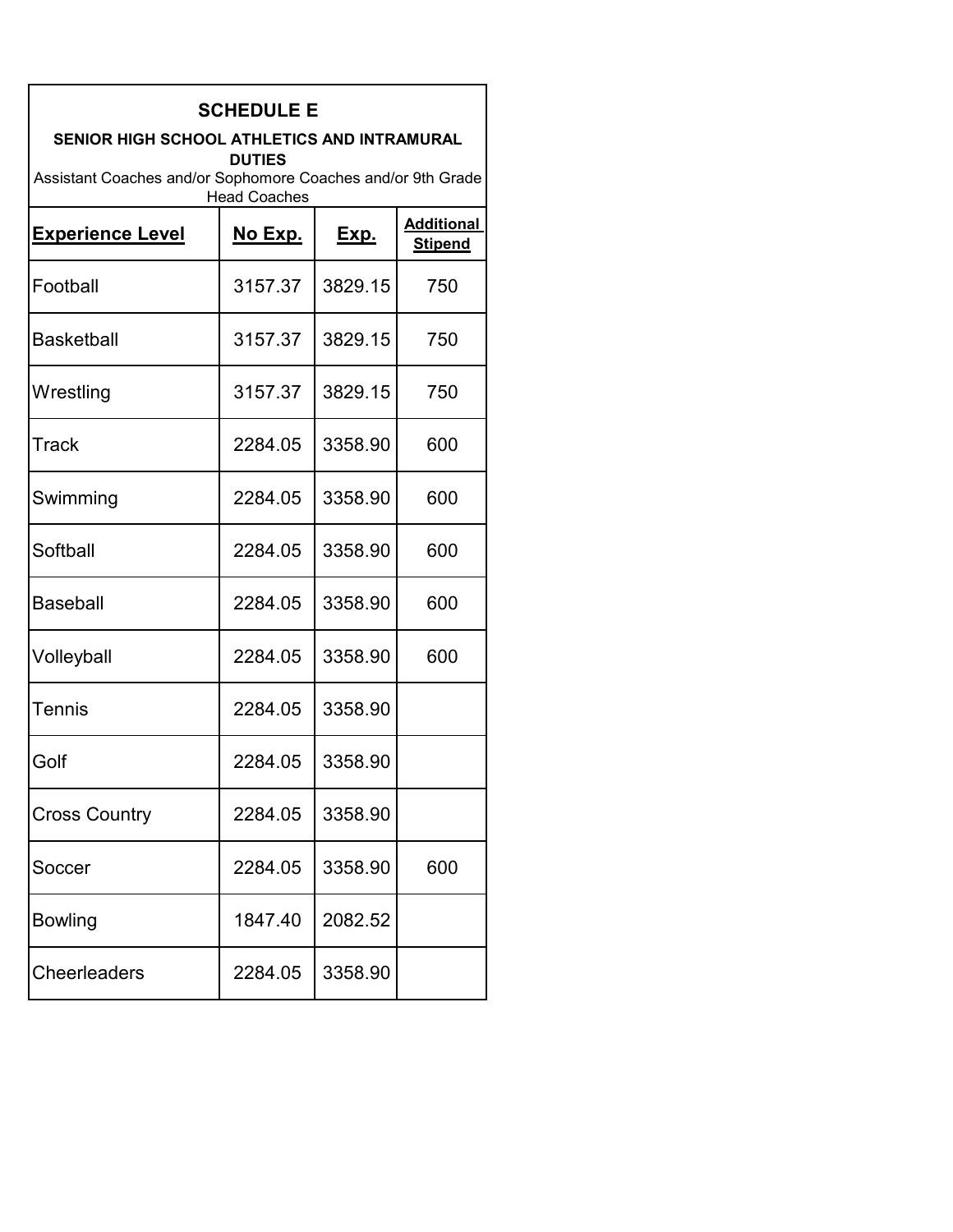| <b>SCHEDULE E</b>                                      |         |             |  |  |  |
|--------------------------------------------------------|---------|-------------|--|--|--|
| <b>EXTRA DUTY PAY SCHEDULE</b>                         |         |             |  |  |  |
| INTERMEDIATE ATHLETICS AND INTRAMURAL<br><b>DUTIES</b> |         |             |  |  |  |
| <b>Experience Level</b>                                | No Exp. | <u>Exp.</u> |  |  |  |
| Football                                               | 1847.40 | 3190.96     |  |  |  |
| Basketball                                             | 1679.45 | 3023.01     |  |  |  |
| Wrestling                                              | 1679.45 | 3023.01     |  |  |  |
| <b>Cross Country</b>                                   | 1679.45 | 3023.01     |  |  |  |
| Track                                                  | 1679.45 | 3023.01     |  |  |  |
| Volleyball                                             | 1679.45 | 3023.01     |  |  |  |
| Cheerleader                                            | 1813.81 | 2015.34     |  |  |  |